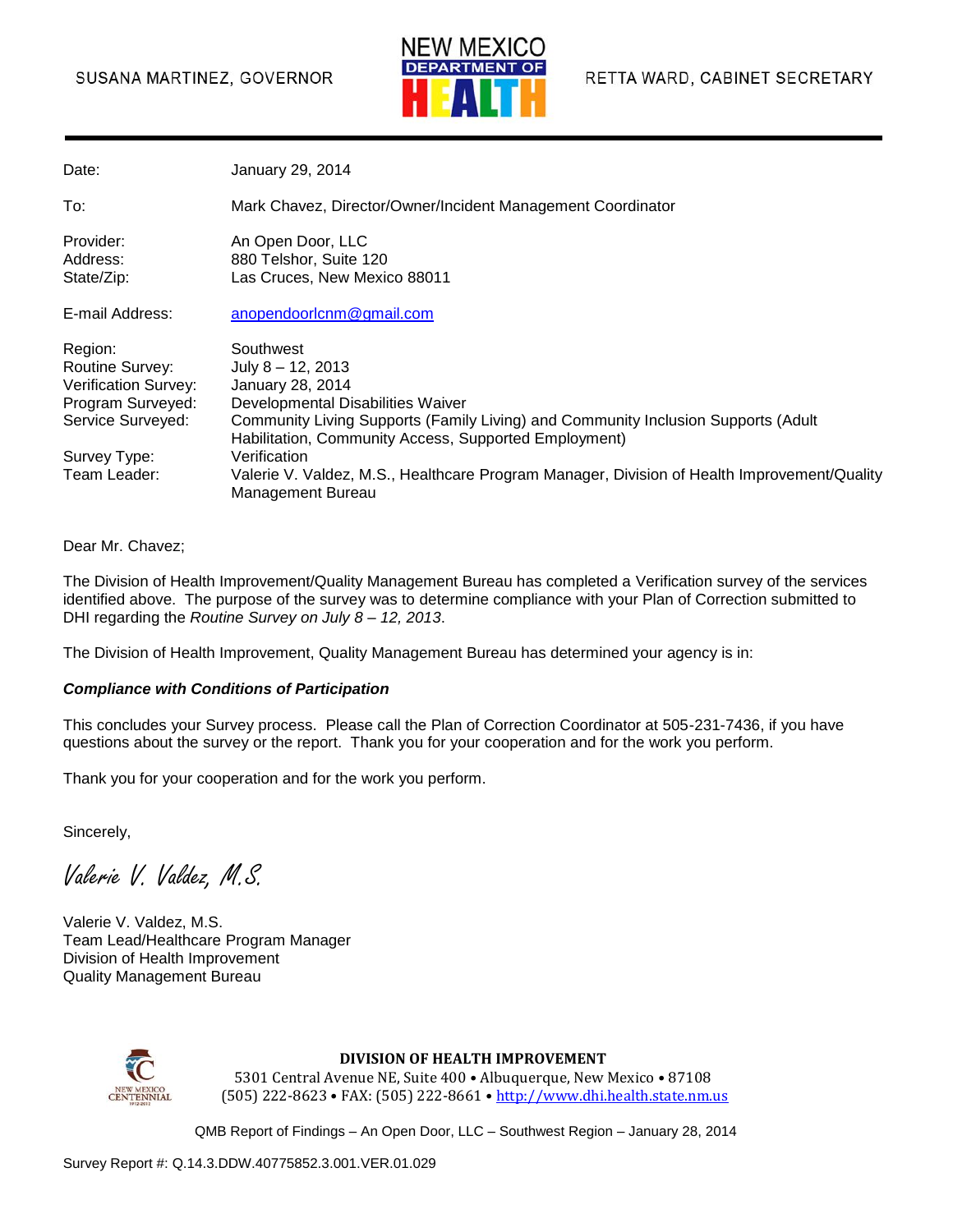| <b>Survey Process Employed:</b>                              |                                                                                                                                          |                                                                                                                                                                    |  |
|--------------------------------------------------------------|------------------------------------------------------------------------------------------------------------------------------------------|--------------------------------------------------------------------------------------------------------------------------------------------------------------------|--|
| <b>Entrance Conference Date:</b>                             | January 28, 2014                                                                                                                         |                                                                                                                                                                    |  |
| Present:                                                     | An Open Door, LLC<br>Mark Chavez, Director/ Owner/ Incident Management Coordinator                                                       |                                                                                                                                                                    |  |
|                                                              | <b>DOH/DHI/QMB</b>                                                                                                                       | Valerie V. Valdez, M.S., Team Lead/Healthcare Program Manager                                                                                                      |  |
| <b>Exit Conference Date:</b>                                 | January 28, 2014                                                                                                                         |                                                                                                                                                                    |  |
| Present:                                                     | An Open Door, LLC<br>Mark Chavez, Director/ Owner/ Incident Management Coordinator<br>Lupe Orduñez, Office Assistant/Service Coordinator |                                                                                                                                                                    |  |
|                                                              | <b>DOH/DHI/QMB</b><br>Valerie V. Valdez, M.S., Team Lead/Healthcare Program Manager                                                      |                                                                                                                                                                    |  |
| <b>Administrative Locations Visited</b>                      | Number:                                                                                                                                  | 1                                                                                                                                                                  |  |
| <b>Total Sample Size</b>                                     | Number:                                                                                                                                  | 6<br>0 - Jackson Class Members<br>8 - Non-Jackson Class Members<br>3 - Family Living<br>4 - Adult Habilitation<br>1 - Community Access<br>1 - Supported Employment |  |
| Persons Served Records Reviewed                              | Number:                                                                                                                                  | 6                                                                                                                                                                  |  |
| Direct Support Personnel Interviewed                         | Number:                                                                                                                                  | 8                                                                                                                                                                  |  |
| Direct Support Personnel Records Reviewed                    | Number:                                                                                                                                  | 36                                                                                                                                                                 |  |
| Substitute Care/Respite Personnel<br><b>Records Reviewed</b> | Number:                                                                                                                                  | 8                                                                                                                                                                  |  |
| Service Coordinator Records Reviewed                         | Number:                                                                                                                                  | 3                                                                                                                                                                  |  |

Administrative Processes and Records Reviewed:

- Individual Medical and Program Case Files, including, but not limited to:
	- o Individual Service Plans
	- o Progress on Identified Outcomes
	- o Healthcare Plans
	- o Medication Administration Records
	- o Medical Emergency Response Plans
	- o Therapy Evaluations and Plans<br>
	o Healthcare Documentation Rega
	- Healthcare Documentation Regarding Appointments and Required Follow-Up
	- o Other Required Health Information
- Personnel Files, including nursing and subcontracted staff
- Staff Training Records, Including Competency Interviews with Staff
- Agency Policy and Procedure Manual
- **Caregiver Criminal History Screening Records**

QMB Report of Findings – An Open Door, LLC – Southwest Region – January 28, 2014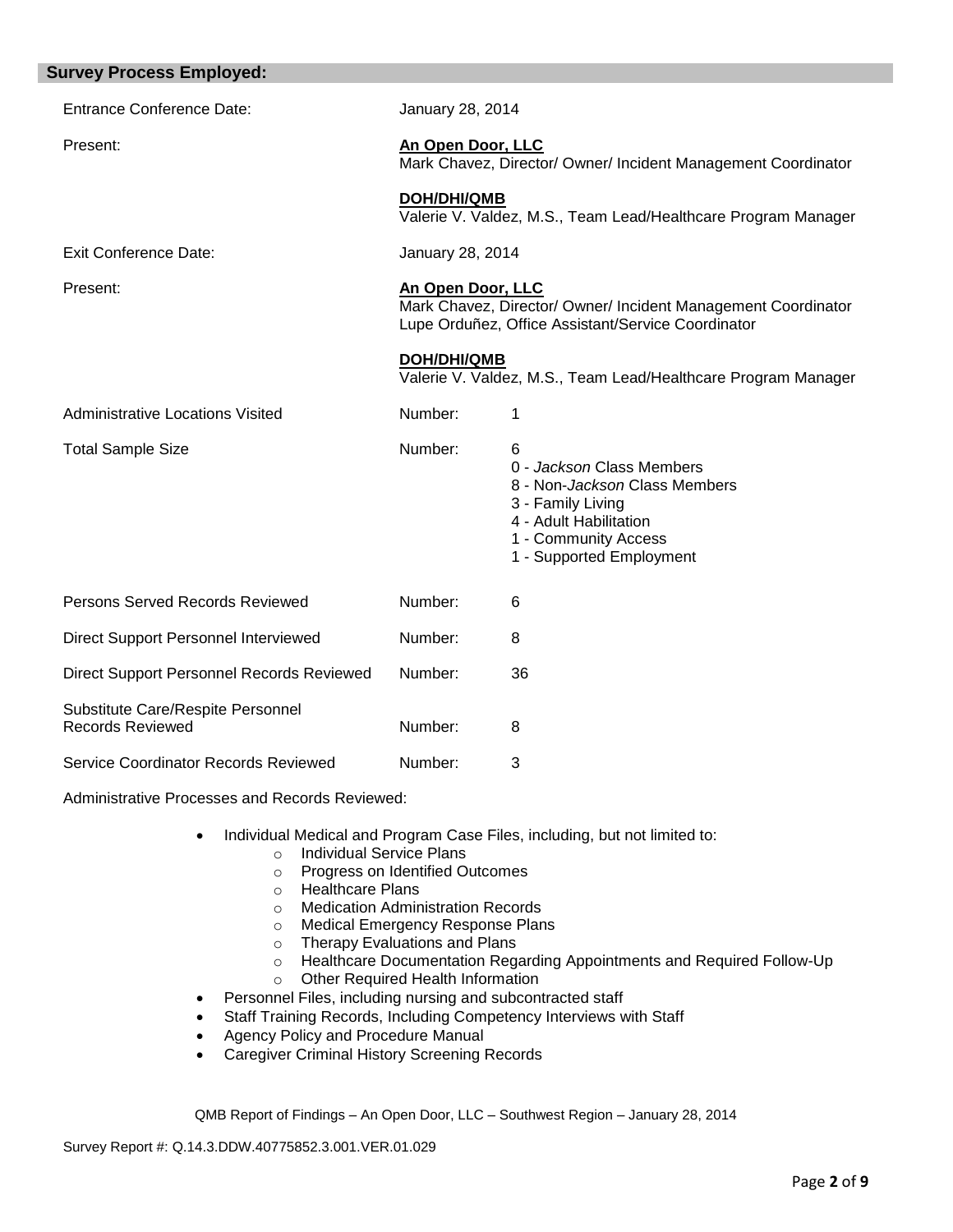- Consolidated Online Registry/Employee Abuse Registry
- Quality Assurance / Improvement Plan

| CC: Distribution List: | DOH - Division of Health Improvement |
|------------------------|--------------------------------------|
|------------------------|--------------------------------------|

- DOH Developmental Disabilities Supports Division
- DOH Office of Internal Audit
- HSD Medical Assistance Division
- DOH Internal Review Committee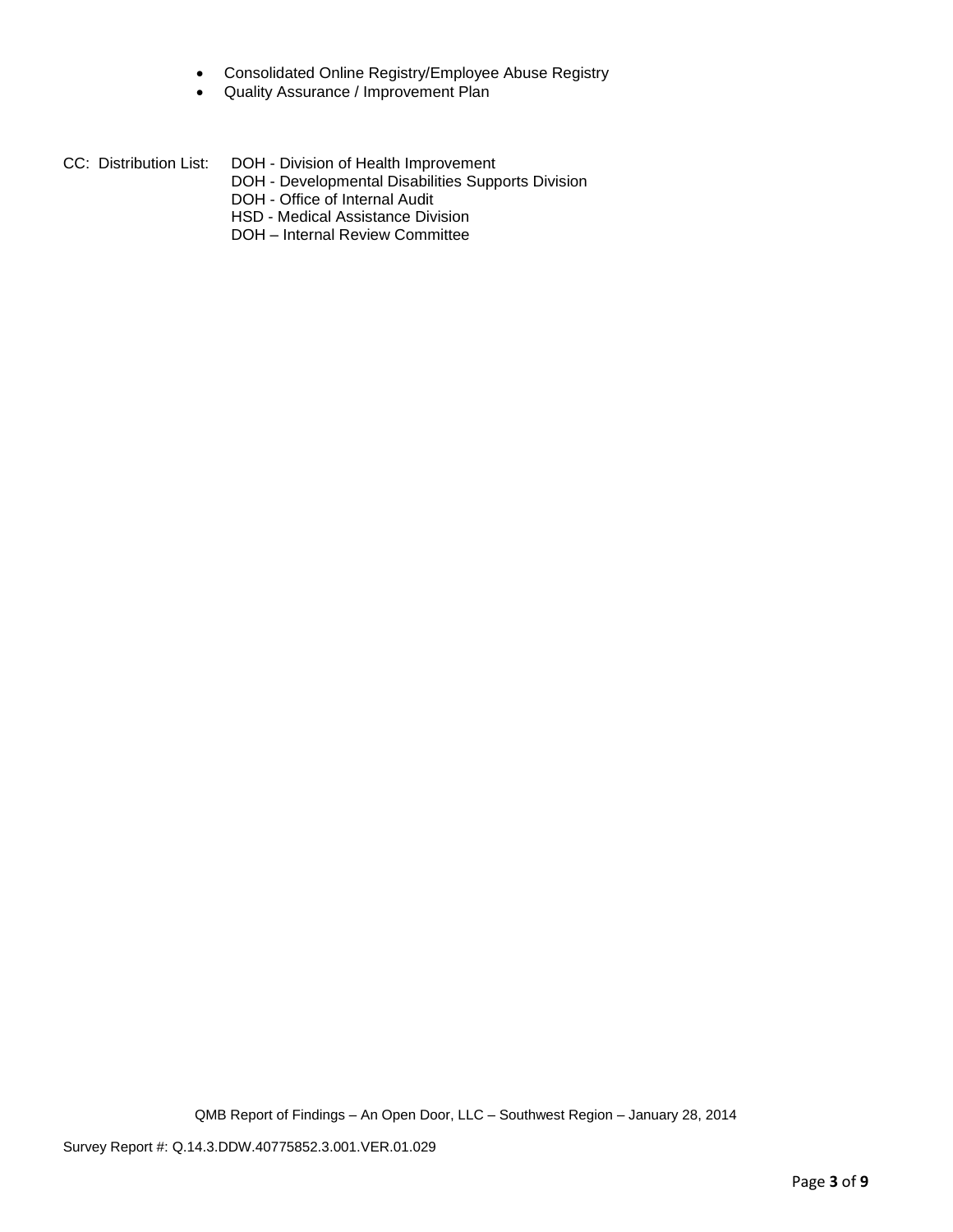# **Department of Health, Division of Health Improvement QMB Determination of Compliance Process**

The Division of Health Improvement, Quality Management Bureau (QMB) surveys compliance of the Developmental Disabilities Waiver (DDW) standards and state and federal regulations. QMB has grouped the CMS assurances into five Service Domains: Level of Care; Plan of Care; Qualified Providers; Health, Welfare and Safety; and Administrative Oversight (note that Administrative Oversight listed in this document is not the same as the CMS assurance of Administrative Authority. Used in this context it is related to the agency's operational policies and procedures, Quality Management system and Medicaid billing and reimbursement processes.)

The QMB Determination of Compliance process is based on provider compliance or non-compliance with standards and regulations identified in the QMB Report of Findings. All deficiencies (non-compliance with standards and regulations) are identified and cited as either a Standard level deficiency or a Condition of Participation level deficiency in the QMB Reports of Findings. All deficiencies require corrective action when non-compliance is identified.

Within the QMB Service Domains there are fundamental regulations, standards, or policies with which a provider must be in essential compliance in order to ensure the health and welfare of individuals served known as Conditions of Participation (CoPs).

The Determination of Compliance for each service type is based on a provider's compliance with CoPs in three (3) Service Domains.

Case Management Services:

- Level of Care
- Plan of Care
- Qualified Providers

Community Inclusion Supports/ Living Supports:

- Qualified Provider
- Plan of Care
- Health, Welfare and Safety

# **Conditions of Participation (CoPs)**

A CoP is an identified fundamental regulation, standard, or policy with which a provider must be in compliance in order to ensure the health and welfare of individuals served. CoPs are based on the Centers for Medicare and Medicaid Services, Home and Community-Based Waiver required assurances. A provider must be in compliance with CoPs to participate as a waiver provider.

QMB surveyors use professional judgment when reviewing the critical elements of each standard and regulation to determine when non-compliance with a standard level deficiency rises to the level of a CoP out of compliance. Only some deficiencies can rise to the level of a CoP. (See the next section for a list of CoPs.) The QMB survey team analyzes the relevant finding in terms of scope, actual harm or potential for harm, unique situations, patterns of performance, and other factors to determine if there is the potential for a negative outcome which would rise to the level of a CoP. A Standard level deficiency becomes a CoP out of compliance when the team's analysis establishes that there is an identified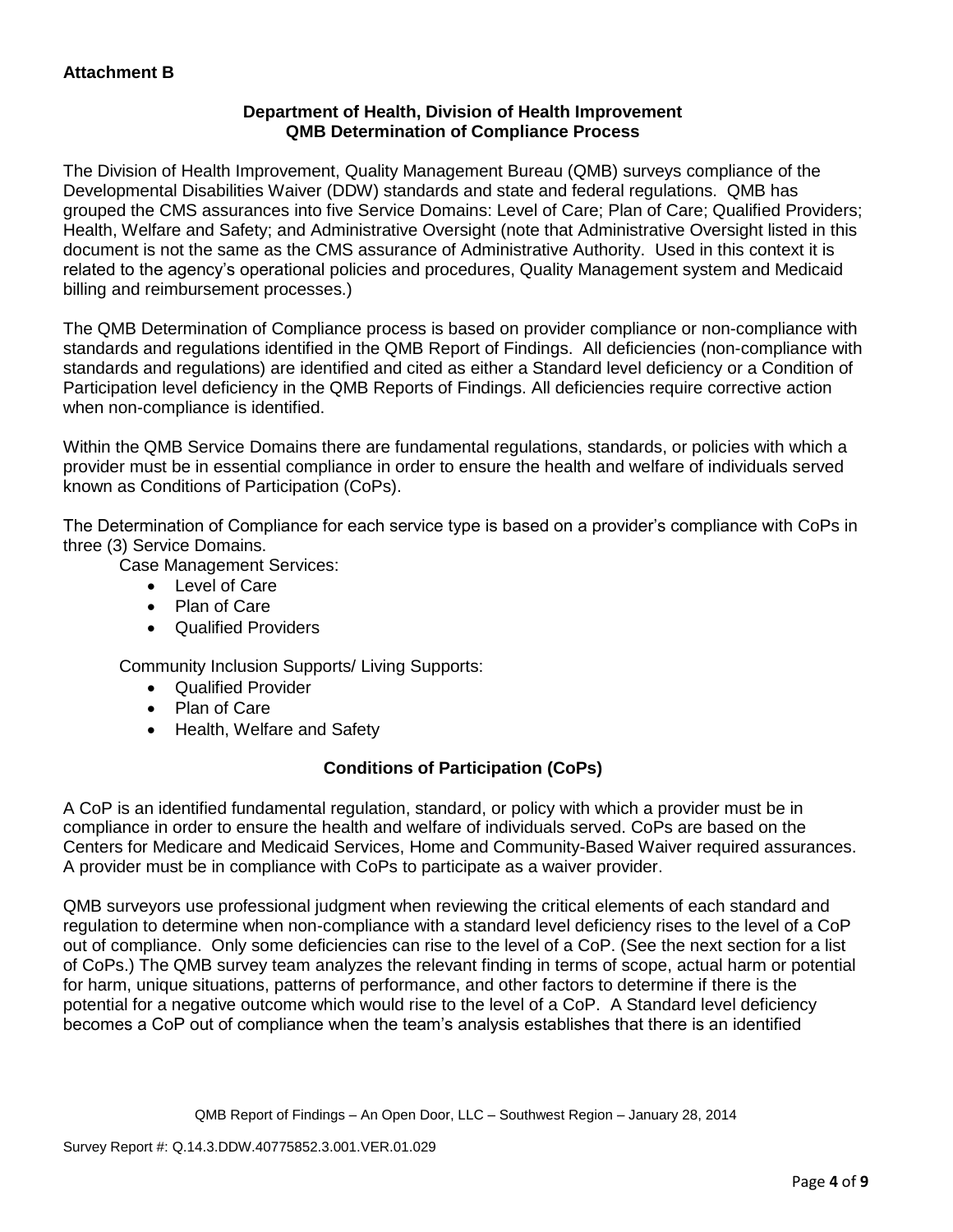potential for significant harm or actual harm. It is then cited as a CoP out of compliance. If the deficiency does not rise to the level of a CoP out of compliance, it is cited as a Standard Level Deficiency.

The Division of Health Improvement (DHI) and the Developmental Disabilities Supports Division (DDSD) collaborated to revise the current Conditions of Participation (CoPs). There are seven Conditions of Participation in which providers must be in compliance.

# **CoPs and Service Domains for Case Management Supports are as follows:**

## **Service Domain: Level of Care**

Condition of Participation:

1. **Level of Care**: The Case Manager shall complete all required elements of the Long Term Care Assessment Abstract (LTCAA) to ensure ongoing eligibility for waiver services.

### **Service Domain: Plan of Care**

Condition of Participation:

2. **Individual Service Plan (ISP) Creation and Development**: Each individual shall have an ISP. The ISP shall be developed in accordance with DDSD regulations and standards and is updated at least annually or when warranted by changes in the individual's needs.

Condition of Participation:

3. **ISP Monitoring and Evaluation:** The Case Manager shall ensure the health and welfare of the individual through monitoring the implementation of ISP desired outcomes.

# **CoPs and Service Domain for ALL Service Providers is as follows:**

#### **Service Domain: Qualified Providers**

Condition of Participation:

4. **Qualified Providers**: Agencies shall ensure support staff has completed criminal background screening and all mandated trainings as required by the DDSD.

# **CoPs and Service Domains for Living Supports and Inclusion Supports are as follows:**

### **Service Domain: Plan of Care**

Condition of Participation:

5. **ISP Implementation**: Services provided shall be consistent with the components of the ISP and implemented to achieve desired outcomes.

### **Service Domain: Health, Welfare and Safety**

Condition of Participation:

6. **Individual Health, Safety and Welfare: (Safety)** Individuals have the right to live and work in a safe environment.

### Condition of Participation:

7. **Individual Health, Safety and Welfare (Healthcare Oversight)**: The provider shall support individuals to access needed healthcare services in a timely manner. Nursing, healthcare services and healthcare oversight shall be available and provided as needed to address individuals' health, safety and welfare..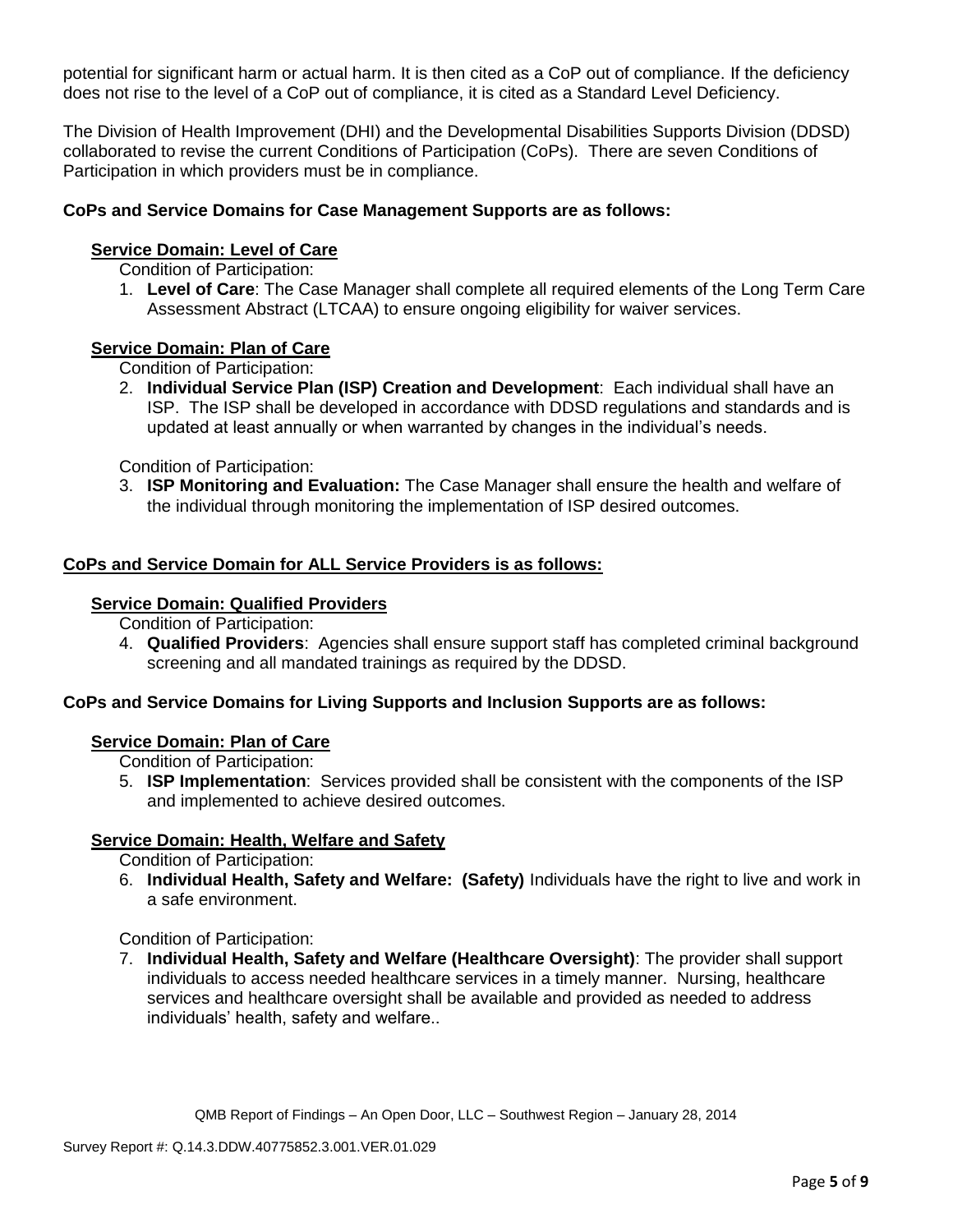# **QMB Determinations of Compliance**

## Compliance with Conditions of Participation

The QMB determination of *Compliance with Conditions of Participation* indicates that a provider is in compliance with all Conditions of Participation, (CoP). The agency has obtained a level of compliance such that there is a minimal potential for harm to individuals' health and safety. To qualify for a determination of Compliance with Conditions of Participation, the provider must be in compliance with all Conditions of Participation in all relevant Service Domains. The agency may also have Standard level deficiencies (deficiencies which are not at the condition level) out of compliance in any of the Service Domains.

## Partial-Compliance with Conditions of Participation

The QMB determination of *Partial-Compliance with Conditions of Participation* indicates that a provider is out of compliance with Conditions of Participation in one (1) to two (2) Service Domains. The agency may have one or more Condition level tags within a Service Domain. This partialcompliance, if not corrected, may result in a serious negative outcome or the potential for more than minimal harm to individuals' health and safety. The agency may also have Standard level deficiencies (deficiencies which are not at the condition level) in any of the Service Domains.

Providers receiving a repeat determination of Partial-Compliance for repeat deficiencies at the level of a Condition in any Service Domain may be referred by the Quality Management Bureau to the Internal Review Committee (IRC) for consideration of remedies and possible actions or sanctions.

# Non-Compliance with Conditions of Participation

The QMB determination of *Non-Compliance with Conditions of Participation* indicates a provider is significantly out of compliance with Conditions of Participation in multiple Service Domains. The agency may have one or more Condition level tags in each of 3 relevant Service Domains. This non-compliance, if not corrected, may result in a serious negative outcome or the potential for more than minimal harm to individuals' health and safety. The agency may also have Standard level deficiencies (deficiencies which are not at the condition level) in any of the Service Domains

Providers receiving a repeat determination of Non-Compliance will be referred by Quality Management Bureau to the Internal Review Committee (IRC) for consideration of remedies and possible actions or sanctions.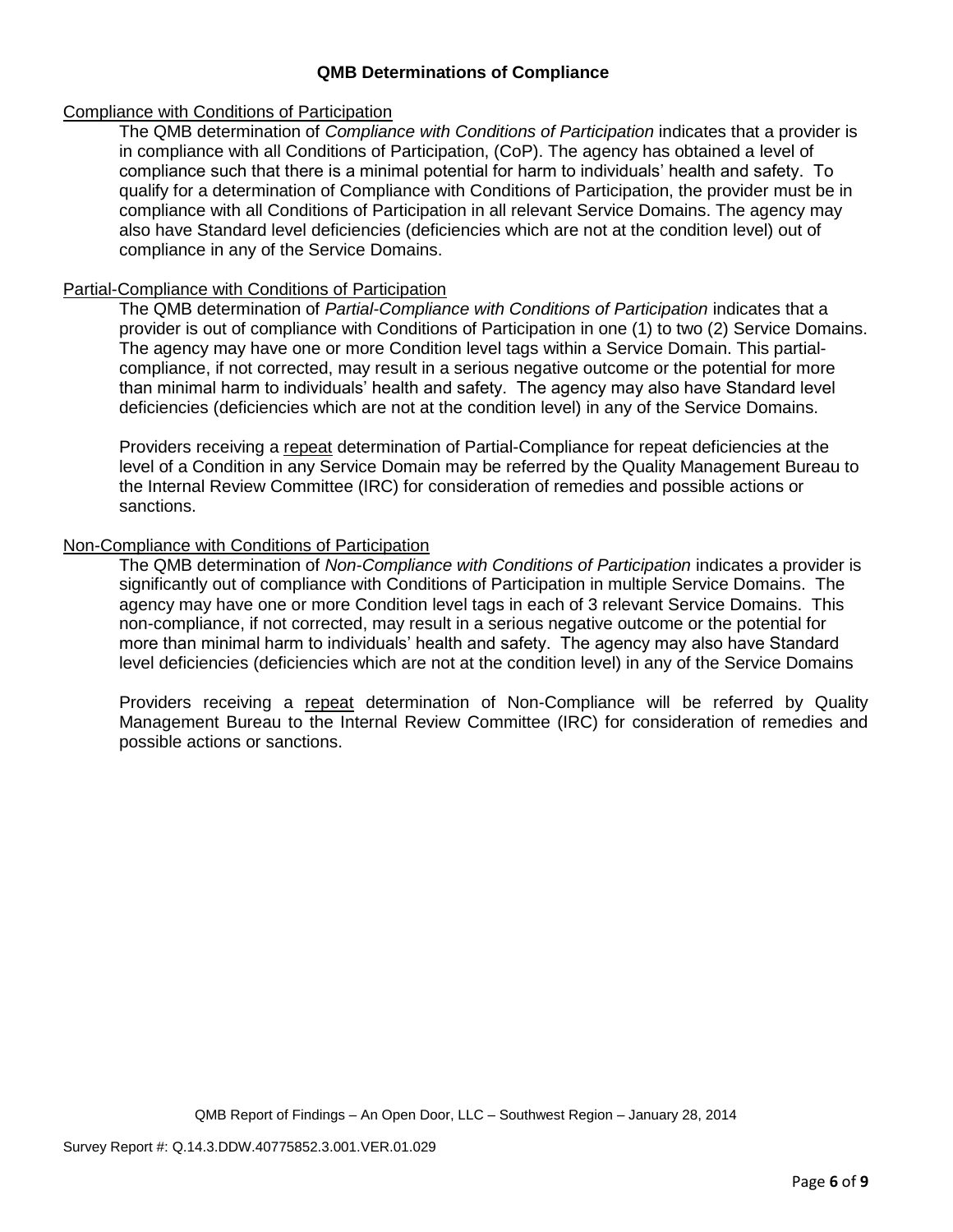# **Guidelines for the Provider Informal Reconsideration of Finding (IRF) Process**

# **Introduction:**

Throughout the QMB Survey process, surveyors are openly communicating with providers. Open communication means surveyors have clarified issues and/or requested missing information before completing the review through the use of the signed/dated "Document Request," or "Administrative Needs," etc. forms. Regardless, there may still be instances where the provider disagrees with a specific finding. Providers may use the following process to informally dispute a finding.

# **Instructions:**

- 1. The Informal Reconsideration of the Finding (IRF) request must be received in writing to the QMB Deputy Bureau Chief **within 10 business days** of receipt of the final Report of Findings.
- 2. The written request for an IRF *must* be completed on the QMB Request for Informal Reconsideration of Finding form available on the QMB website:<http://dhi.health.state.nm.us/qmb>
- 3. The written request for an IRF must specify in detail the request for reconsideration and why the finding is inaccurate.
- 4. The IRF request must include all supporting documentation or evidence.
- 5. If you have questions about the IRC process, email the IRF Chairperson, Crystal Lopez-Beck at [crystal.lopez-beck@state.nm.us](mailto:crystal.lopez-beck@state.nm.us) for assistance.

# **The following limitations apply to the IRF process:**

- The written request for an IRF and all supporting evidence must be received within 10 business days.
- Findings based on evidence requested during the survey and not provided may not be subject to reconsideration.
- The supporting documentation must be new evidence not previously reviewed or requested by the survey team.
- Providers must continue to complete their Plan of Correction during the IRF process
- Providers may not request an IRF to challenge the sampling methodology.
- Providers may not request an IRF based on disagreement with the nature of the standard or regulation.
- Providers may not request an IRF to challenge the team composition.
- Providers may not request an IRF to challenge the DHI/QMB determination of compliance or the length of their DDSD provider contract.

A Provider forfeits the right to an IRF if the request is not received within 10 business days of receiving the report and/or does not include all supporting documentation or evidence to show compliance with the standards and regulations.

The IRF Committee will review the request, the Provider will be notified in writing of the ruling; no face-toface meeting will be conducted.

When a Provider requests that a finding be reconsidered, it does not stop or delay the Plan of Correction process. **Providers must continue to complete the Plan of Correction, including the finding in dispute regardless of the IRF status.** If a finding is removed or modified, it will be noted and removed or modified from the Report of Findings. It should be noted that in some cases a Plan of Correction may be completed prior to the IRF process being completed. The provider will be notified in writing on the decisions of the IRF committee.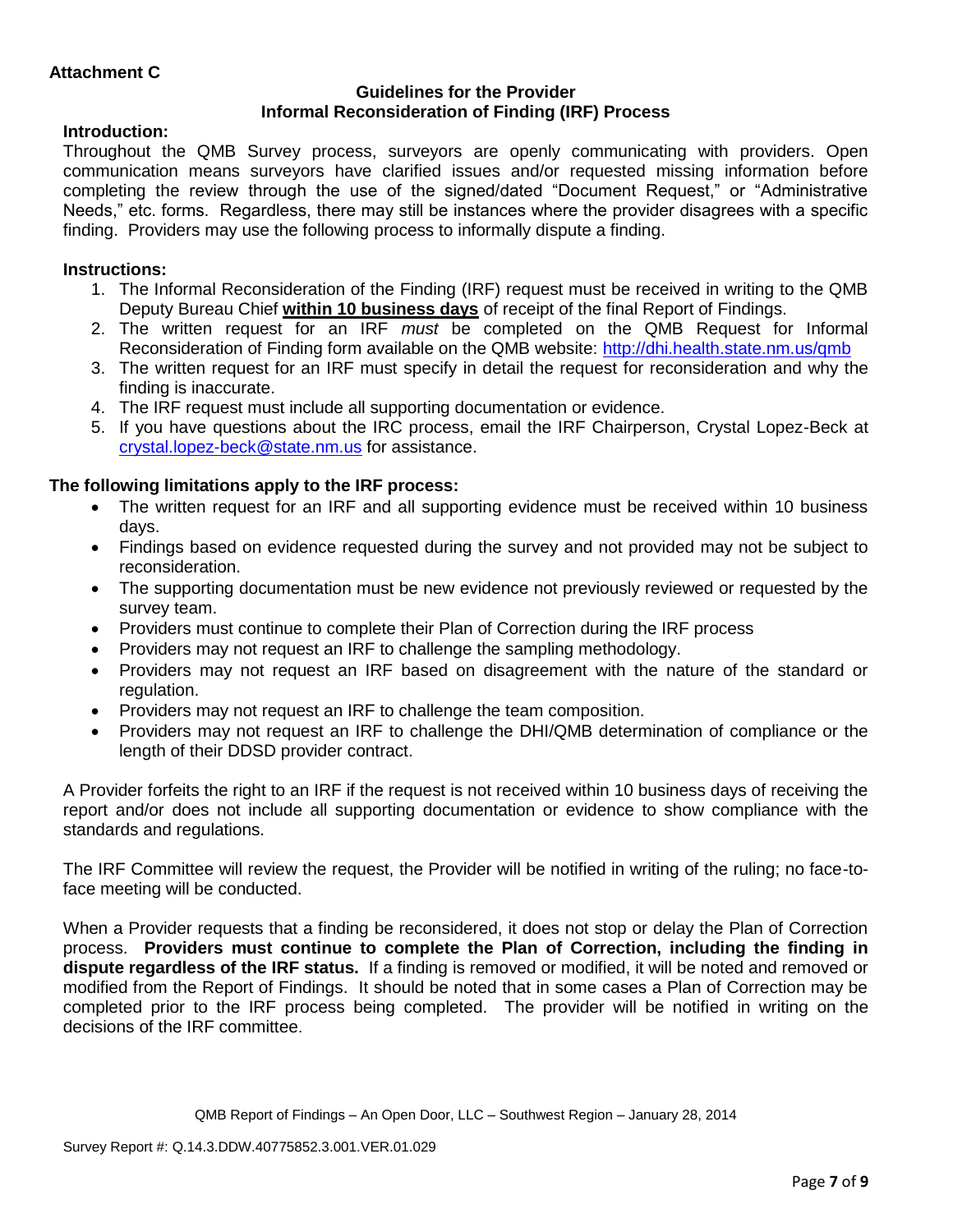| Agency:                     | An Open Door, LLC - Southwest Region                                                            |
|-----------------------------|-------------------------------------------------------------------------------------------------|
| Program:                    | Developmental Disabilities Waiver                                                               |
| Service:                    | Community Living Supports (Family Living) and Community Inclusion Supports (Adult Habilitation, |
|                             | Community Access, Supported Employment)                                                         |
| Monitoring Type:            | <b>Verification Survey</b>                                                                      |
| <b>Routine Survey:</b>      | July 8 - 12, 2013                                                                               |
| <b>Verification Survey:</b> | <b>January 28, 2014</b>                                                                         |

| <b>Standard of Care</b>                                                                                                                                                                                                                                                                                           | <b>Routine Survey Deficiencies</b><br>July 8 - 12, 2013 | <b>Verification Survey New and Repeat</b><br>Deficiencies January 28, 2104 |  |  |  |  |
|-------------------------------------------------------------------------------------------------------------------------------------------------------------------------------------------------------------------------------------------------------------------------------------------------------------------|---------------------------------------------------------|----------------------------------------------------------------------------|--|--|--|--|
| Service Domain: Service Plans: ISP Implementation – Services are delivered in accordance with the service plan, including type,                                                                                                                                                                                   |                                                         |                                                                            |  |  |  |  |
| scope, amount, duration and frequency specified in the service plan.                                                                                                                                                                                                                                              |                                                         |                                                                            |  |  |  |  |
| Tag #1A08 Agency Case File                                                                                                                                                                                                                                                                                        | <b>Standard Level Deficiency</b>                        | <b>Completed</b>                                                           |  |  |  |  |
| Tag #1A32 and 6L14 Individual Service Plan<br>Implementation                                                                                                                                                                                                                                                      | <b>Standard Level Deficiency</b>                        | <b>Completed</b>                                                           |  |  |  |  |
| Tag # 6L14 Residential Case File                                                                                                                                                                                                                                                                                  | <b>Standard Level Deficiency</b>                        | <b>Completed</b>                                                           |  |  |  |  |
| Service Domain: Qualified Providers – The State monitors non-licensed/non-certified providers to assure adherence to waiver<br>requirements. The State implements its policies and procedures for verifying that provider training is conducted in accordance with State<br>requirements and the approved waiver. |                                                         |                                                                            |  |  |  |  |
| Tag # 1A20 Direct Support Personnel<br><b>Training</b>                                                                                                                                                                                                                                                            | <b>Standard Level Deficiency</b>                        | <b>Completed</b>                                                           |  |  |  |  |
| Tag #1A22 Agency Personnel Competency                                                                                                                                                                                                                                                                             | <b>Condition of Participation Level Deficiency</b>      | <b>Completed</b>                                                           |  |  |  |  |
| Tag # 1A26 Consolidated On-line Registry<br><b>Employee Abuse Registry</b>                                                                                                                                                                                                                                        | <b>Standard Level Deficiency</b>                        | <b>Completed</b>                                                           |  |  |  |  |
| Tag #1A28.1 Incident Mgt. System -<br><b>Personnel Training</b>                                                                                                                                                                                                                                                   | <b>Standard Level Deficiency</b>                        | <b>Completed</b>                                                           |  |  |  |  |
| Tag # 1A37 Individual Specific Training                                                                                                                                                                                                                                                                           | <b>Standard Level Deficiency</b>                        | <b>Completed</b>                                                           |  |  |  |  |

QMB Report of Findings – An Open Door, LLC – Southwest Region – January 28, 2014